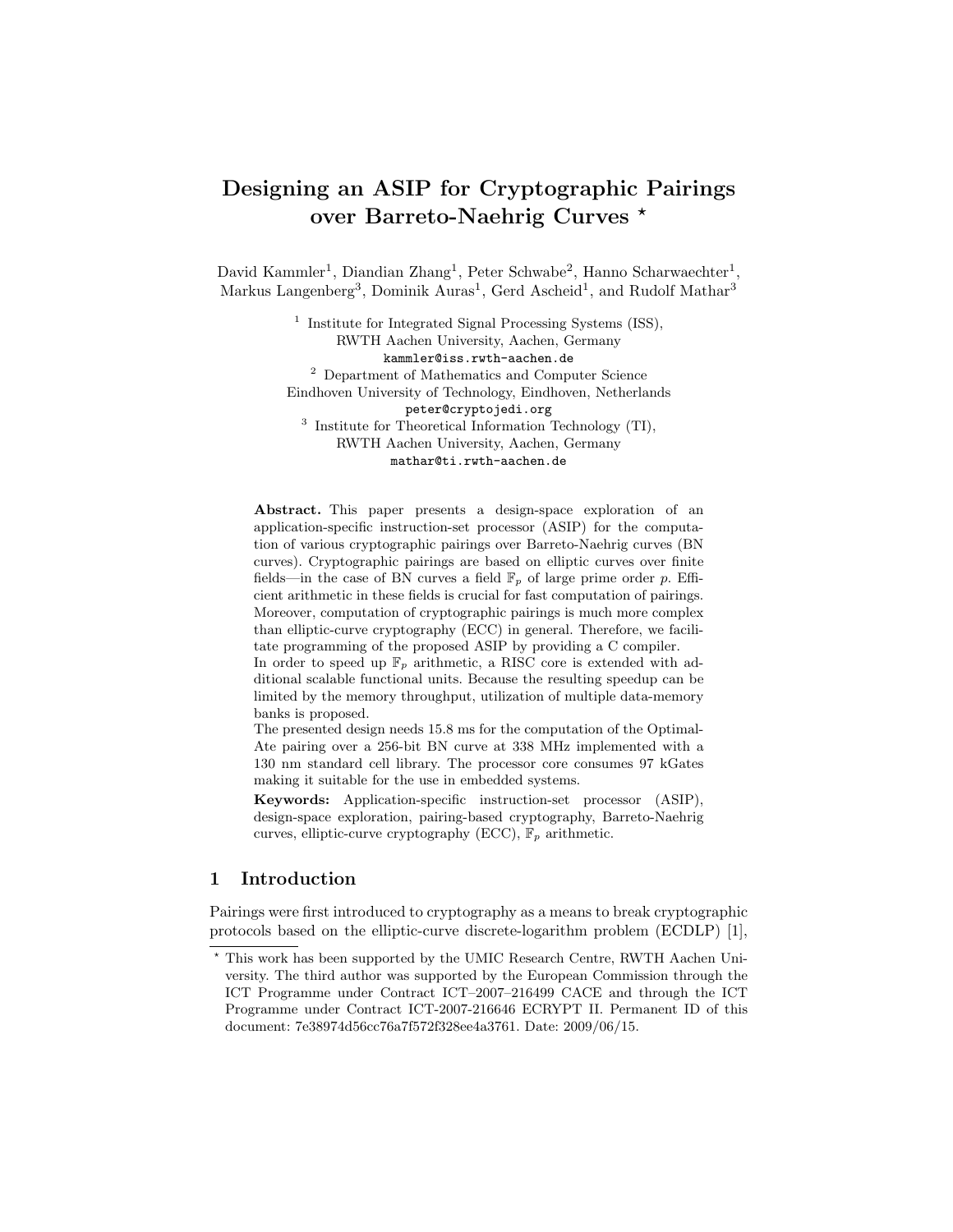[2]. Joux showed in 2000 that they can also be used constructively for tripartite key agreement [3]; Subsequently, different cryptographic protocols have been presented involving cryptographic pairings, including identity-based encryption [4] and short digital signatures [5]. A discussion of various applications that would be impossible or very hard to realize without pairings is given in [6].

Cryptographic pairings are based on elliptic curves. To meet both, security requirements and computational feasibility, only elliptic curves with special properties can be considered as basis for cryptographic pairings. State-of-theart curves for high-security applications are 256-bit Barreto-Naehrig curves (BN curves), introduced in [7]. They achieve 128-bit security according to [8] or 124 bit security according to [9]. Fast arithmetic on these curves demands for fast finite field arithmetic in a field  $\mathbb{F}_p$  of prime order p, where p is determined by the curve construction.

Several high-performance software implementations of pairings over BN curves exist for general-purpose desktop and server CPUs [10], [11], [12]. However, the so far only implementation targeting an embedded system was published by Devegili et al. in  $[10]$  (updated in  $[13]$ ) for a Philips HiPerSmart smart card; a complete pairing computation requires 5.17 s at 20.57 MHz, certainly too much time for interactive processes.

This result shows that in order to make state-of-the-art pairing applications available to the embedded domain we need dedicated hardware to accelerate pairing computations. However, the variety and complexity of pairing applications demand for a flexible and programmable solution, that cannot be satisfied by a static hardware implementation. Application-specific instruction-set processors (ASIPs) are a promising candidate to find a good trade-off between these contradicting demands of speed, flexibility and ease of programmability.

This paper shows a design-space exploration of an ASIP for pairing computations over BN curves. We describe how to trade off execution time against area making the ASIP suitable for use in the embedded domain. Dedicated scalable functional units are introduced that speed up general  $\mathbb{F}_p$  arithmetic. Moreover, their critical path delay can be modified in order to be integrated with any existing RISC-like architecture without compromising its clock frequency. We show that the speedup from the special functional units is limited by a memory system with a single memory port. Hence, we introduce a memory system utilizing multiple memory banks. The number of banks can be altered without modification to the pipeline or the target architecture tools including the C compiler. This enables fast design-space exploration. The proposed ASIP thus offers a flexible and scalable implementation for pairing applications.

We are—up to our knowledge—the first to implement and time a complete implementation of high-security cryptographic pairings on dedicated specialized hardware.

We would like to thank Jia Huang for supporting the implementation. We furthermore thank Daniel J. Bernstein, Tanja Lange, Ernst Martin Witte, Filippo Borlenghi, and the anonymous reviewers for suggesting many improvements to our explanations.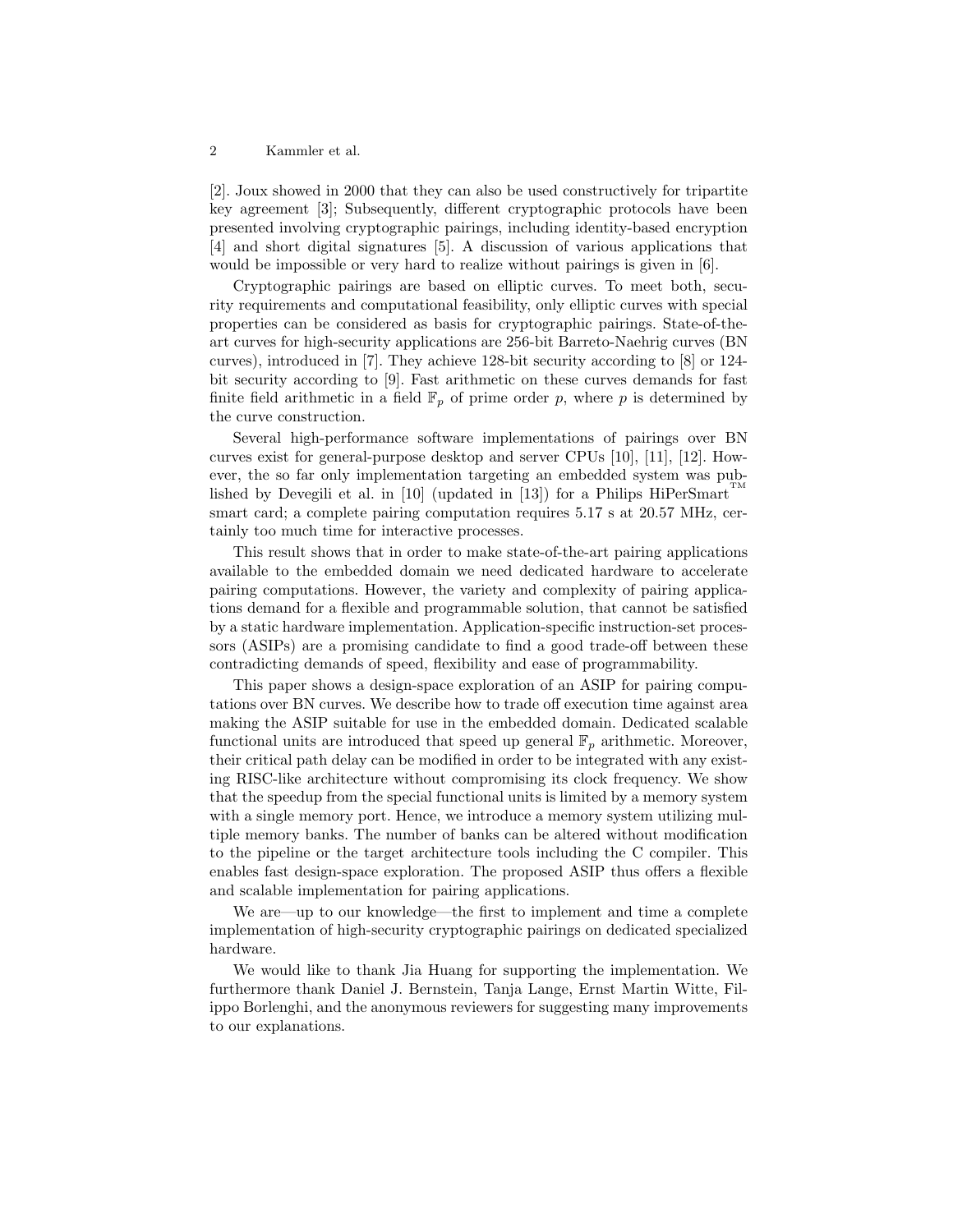Related work. Several architectures for the computation of cryptographic pairings have been proposed in the literature [14–26]. All these implementations use supersingular curves over fields of characteristic 2 or 3, achieving only very low security levels, sometimes even below 80 bit.

Barenghi et al. recently proposed a hardware architecture for cryptographic pairings using curves defined over fields of large prime characteristic [27]. They use a supersingular curve (with embedding degree 2) defined over a 512-bit field and thus achieve only 72-bit security, according to [9].

Another architecture targeting speedup of pairings and supporting fields of large prime characteristic has been proposed in [28]. The instruction set of a SPARC V8 processor is extended for acceleration of arithmetic in  $\mathbb{F}_{2^n}$ ,  $\mathbb{F}_{3^m}$  and  $\mathbb{F}_p$ . However, the focus is put on minor modifications of the datapath resulting in a performance gain for multiplications in  $\mathbb{F}_p$  which is two-fold only.

The architectures closest to the one proposed in this paper are accelerating arithmetic in general  $\mathbb{F}_p$  for elliptic-curve cryptography (ECC) [29,30]. However, these designs have not been reported to be used for pairing computations.

Some other architectures for ECC over prime fields limit their support to a prime  $p$  which allows for particularly fast modular reduction (see i.e. [31]). These approaches are not adequate for pairing-based cryptography where additional properties of the elliptic curves are required. Thus, a detailed comparison with these architectures is omitted here.

Organization of the paper. Section 2 of the paper gives an overview of cryptographic pairings and Barreto-Naehrig curves. Section 3 describes our approach of an ASIP suitable for pairing computation. In Section 4 we discuss the results. The paper is concluded and future work is outlined in Section 5.

# 2 Background on cryptographic pairings

We only give a short overview of the notion of cryptographic pairings, a comprehensive introduction is given in [32, chapter IX].

For three groups  $G_1, G_2$  (written additively) and  $G_3$  (written multiplicatively) of prime order r a cryptographic pairing is a map  $e: G_1 \times G_2 \to G_3$ ,

– Bilinearity:

 $e(kP,Q) = e(P,kQ) = e(P,Q)^k$  for  $k \in \mathbb{Z}$ .

– Non-degeneracy:

For all nonzero  $P \in G_1$  there exists  $Q \in G_2$  such that  $e(P,Q) \neq 1$  and for all nonzero  $Q \in G_2$  there exists  $P \in G_1$  such that  $e(P, Q) \neq 1$ .

There exists an efficient algorithm to compute  $e(P,Q)$  given P and Q.

We consider the following construction of cryptographic pairings: Let  $E$  be an elliptic curve defined over a finite field  $\mathbb{F}_p$  of prime order. Let r be a prime dividing the group order  $\#E(\mathbb{F}_p) = n$  and let k be the smallest integer, such that  $r | p^k - 1$ . We call k the embedding degree of E with respect to r. Let t denote the trace of Frobenius fulfilling the equation  $n = p + 1 - t$ .

<sup>–</sup> Computability: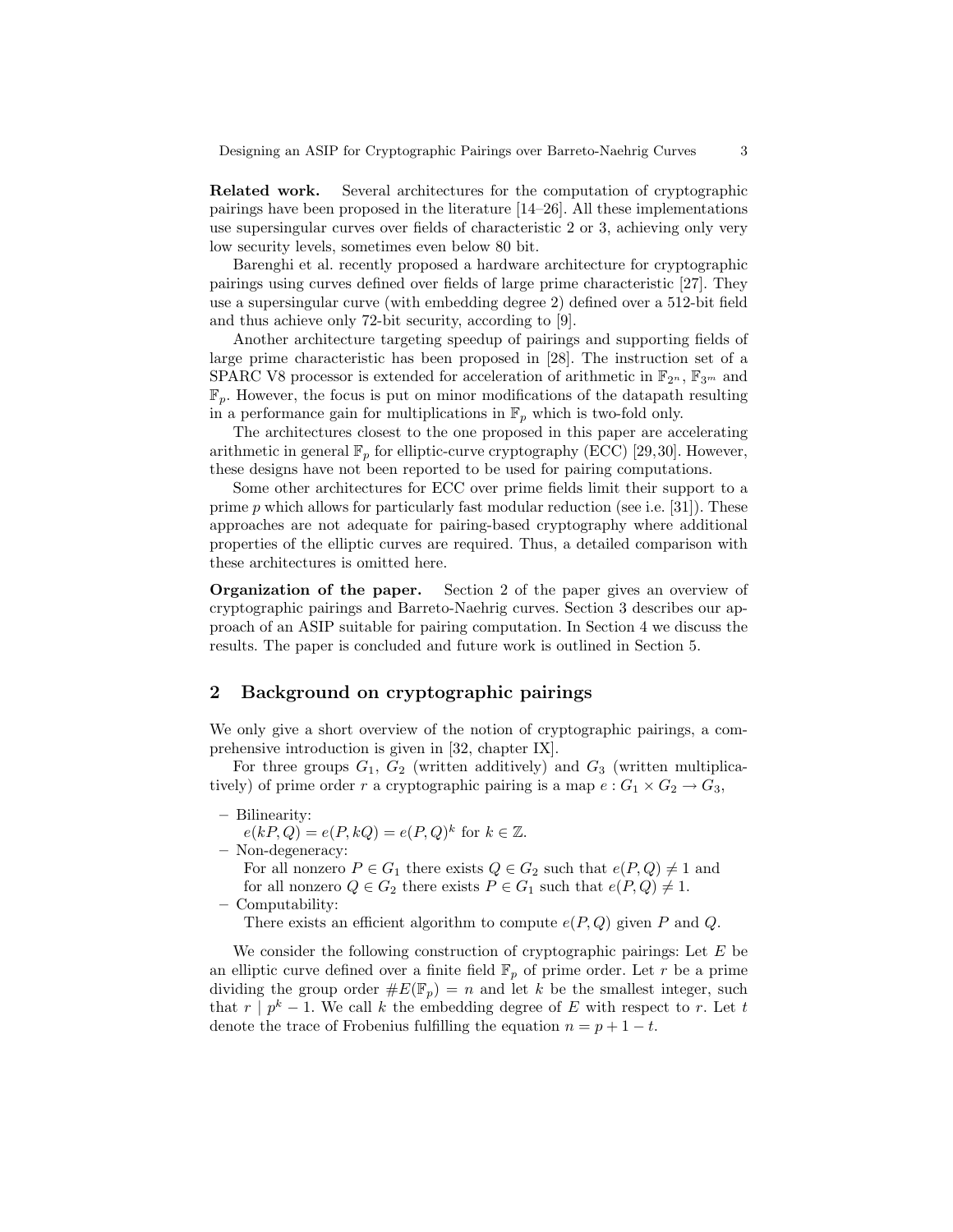Let  $P_0 \in E(\mathbb{F}_p)$  and  $Q_0 \in E(\mathbb{F}_{p^k})$  be points of order r such that  $Q_0 \notin \langle P_0 \rangle$ , let  $\mathcal{O} \in E(\mathbb{F}_p)$  denote the point at infinity. Define  $G_1 = \langle P_0 \rangle$  and  $G_2 = \langle Q_0 \rangle$ . Let  $G_3 = \mu_r$  be the group of r-th roots of unity in  $\mathbb{F}_{p^k}^*$ .

For  $i \in \mathbb{Z}$  and  $P \in E$  a Miller function [33] is an element  $f_{i,P}$ of the function field of E, such that the principal divisor of  $f_{i,P}$  is  $div(f_{i,P}) = i(P) - ([i]P) - (i-1)O.$ 

Using such Miller functions, we can define the map

$$
e_s: G_1 \times G_2 \to \mu_r; (P,Q) \mapsto f_{s,P}(Q)^{(p^k-1)/r}.
$$

For certain choices of s the map  $e_s$  is non-degenerate and bilinear. For  $s = r$  we obtain the reduced-Tate pairing  $\tau$  and for  $s = T = t - 1$  we obtain the reduced-Ate pairing  $\alpha$  by switching the arguments [34]. Building on work presented in [35], Vercauteren introduced the Optimal-Ate pairing in [36] which for BN curves can be computed using  $s \approx \sqrt{t}$  and a few additional computations (see also [37]).

Using twists of elliptic curves we can further define the generalized reduced- $\eta$ pairing [34], [38]. In [12] a method to compute the Tate and  $\eta$  pairing keeping intermediate results in compressed form is introduced. We refer to the resulting algorithms as Compressed-Tate and Compressed- $\eta$  pairing, respectively.

## 2.1 Choice of an Elliptic Curve

For cryptographic protocols to be secure on the one hand and the pairing computation to be computationally feasible on the other hand, the elliptic curve  $E$ must have certain properties: Security of cryptographic protocols based on pairings relies on the hardness of the discrete logarithm problem in  $G_1$ ,  $G_2$  and  $G_3$ . For the 128-bit security level, the National Institute of Standards and Technology (NIST) recommends a prime group order of 256 bit for  $E(\mathbb{F}_p)$  and of 3072 bit for the finite field  $\mathbb{F}_{p^k}$  [8].

Barreto-Naehrig curves, introduced in [7], are elliptic curves over fields of prime order p with embedding degree  $k = 12$ . The group order  $n = r$  of  $E(\mathbb{F}_n)$  is prime by construction, the values  $p$  and  $n$  can be given as polynomial expressions in an integer  $u$  as follows:

$$
p = p(u) = 36u^{4} + 36u^{3} + 24u^{2} + 6u + 1
$$
 and  

$$
n = n(u) = 36u^{4} + 36u^{3} + 18u^{2} + 6u + 1.
$$

For our implementation we follow [10] and set  $u = 0x60000000000001F2D$ , yielding two primes  $p(u)$  and  $n(u)$  of  $l = 256$  bit. The field size of  $\mathbb{F}_{p^k}$  then has  $256 \cdot k = 3072$  bit. Note, that according to [9], a finite fields of size 3072 bit offers only 124-bit security. In this paper we follow the more conservative estimations of [9] and claim only 124-bit security for pairings over 256-bit BN curves.

## 2.2 Computation of Pairings

The computation of cryptographic pairings consists of two main steps: the computation of  $f_{s,P}(Q)$  for Tate and  $\eta$  pairings or of  $f_{s,Q}(P)$  when considering the Ate pairing and the final exponentiation with  $(p<sup>k</sup> - 1)/r$ .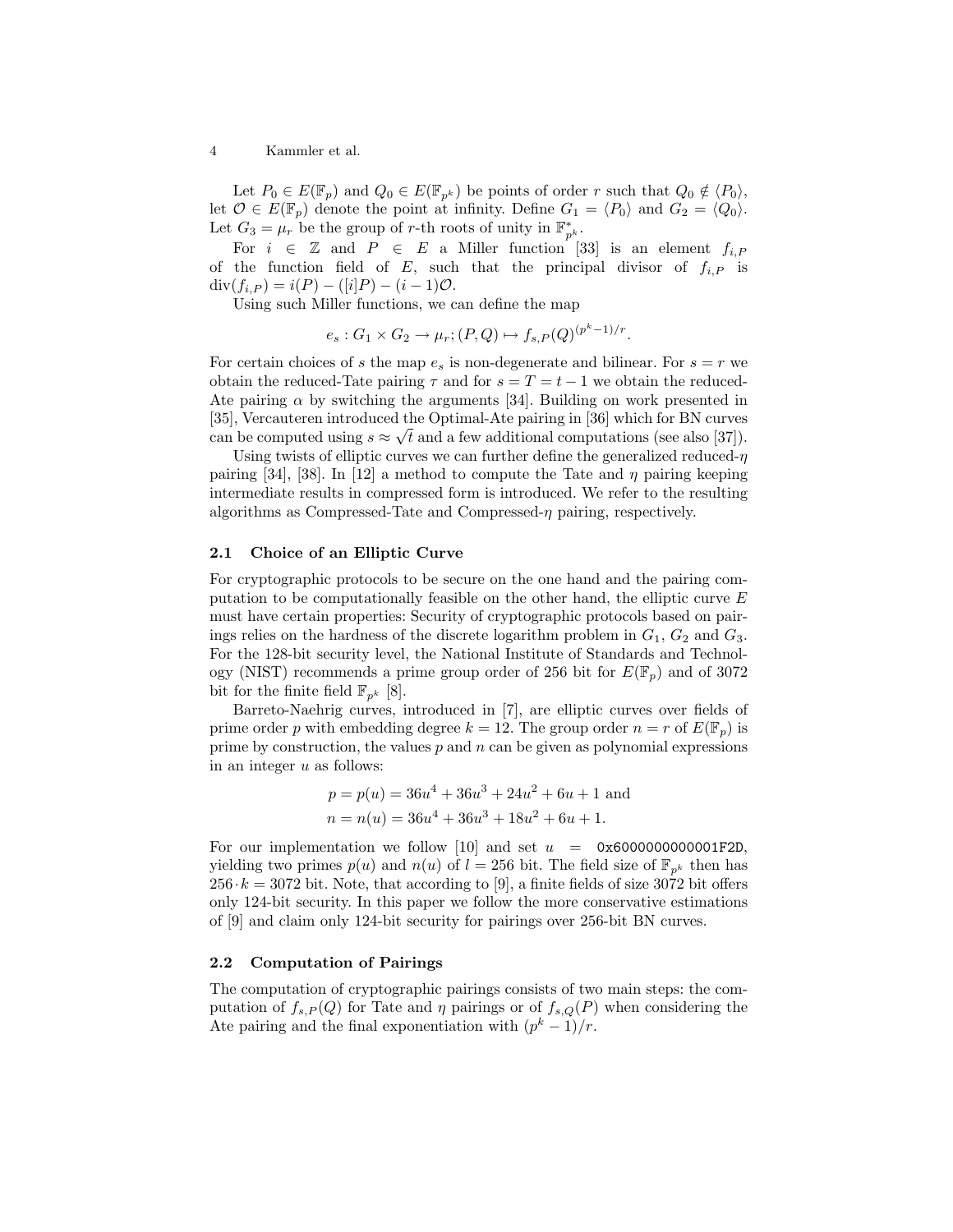The first part is usually done iteratively using variants of Miller's algorithm [33]. Several optimizations of this algorithm have been presented in [39]. The resulting algorithm is often referred to as BKLS algorithm. For BN curves even more optimizations can be applied by exploiting the fact that such curves have sextic twists. A detailed description of efficient computation of pairings over BN curves, including the computation of Miller functions and the final exponentiation is given in [10]. Our implementation follows this description in large parts.

Finite field computations constitute the bulk of the pairing computation – in software implementations typically more than 90% of the time is spent on modular multiplication, inversion and addition, the number of these operations for the implemented pairing algorithms is the following:

| Number of                                                                     | Opt. Ate $Ate$ | $\eta$  |                                        | Tate Comp. $\eta$ Comp. Tate |
|-------------------------------------------------------------------------------|----------------|---------|----------------------------------------|------------------------------|
| multiplications 17,913 25,870 32,155 39,764 75,568<br>additions<br>inversions |                | $\cdot$ | 84,956 121,168 142,772 174,974 155,234 | 94,693<br>193,496            |

Throughout the pairing computation we keep points on elliptic curves in Jacobian coordinates and can thus almost entirely avoid field inversions; our targets for hardware acceleration are thus multiplication and addition in  $\mathbb{F}_p$ , inversion is implemented as exponentiation with  $p - 2$ .

# 3 An ASIP for Cryptographic Pairings

To implement various pairing algorithms (Optimal Ate, Ate,  $\eta$ , Tate, Compressed  $\eta$  and Compressed Tate), a programmable and therefore flexible architecture is targeted in this paper. Standard architectures like embedded RISC cores are flexible, but they are lacking sufficient computational performance for specific applications. Therefore, we apply the ASIP concept to cryptographic-pairing applications in order to reduce the computation time while maintaining programmability. Development and implementation of our ASIP have been carried out using the Processor Designer from CoWare [40].

Keeping control over the data flow on the higher layers of the pairing computation, like  $\mathbb{F}_{p^{12}}$  or  $E(\mathbb{F}_{p^2})$  arithmetic, is a rather complex task. This calls for a convenient programming model. However, on the lower level realizing the  $\mathbb{F}_p$  arithmetic, computational performance is of highest priority. Therefore, we decided to extend a basic 5-stage 32-bit RISC core with special  $\mathbb{F}_p$  instructions for modular multiplication, addition and subtraction. Inversions are not considered for special instructions as they are used very seldom ( $\leq 3 \times$ ) in any of the targeted applications. The available C compiler enables convenient application development on higher levels, while the computational intensive tasks are mapped to the specialized instructions accessible via intrinsics<sup>4</sup>.

<sup>4</sup> An adoption of our code to general purpose processors using the GMP library instead of intrinsics is available from http://cryptojedi.org/crypto/.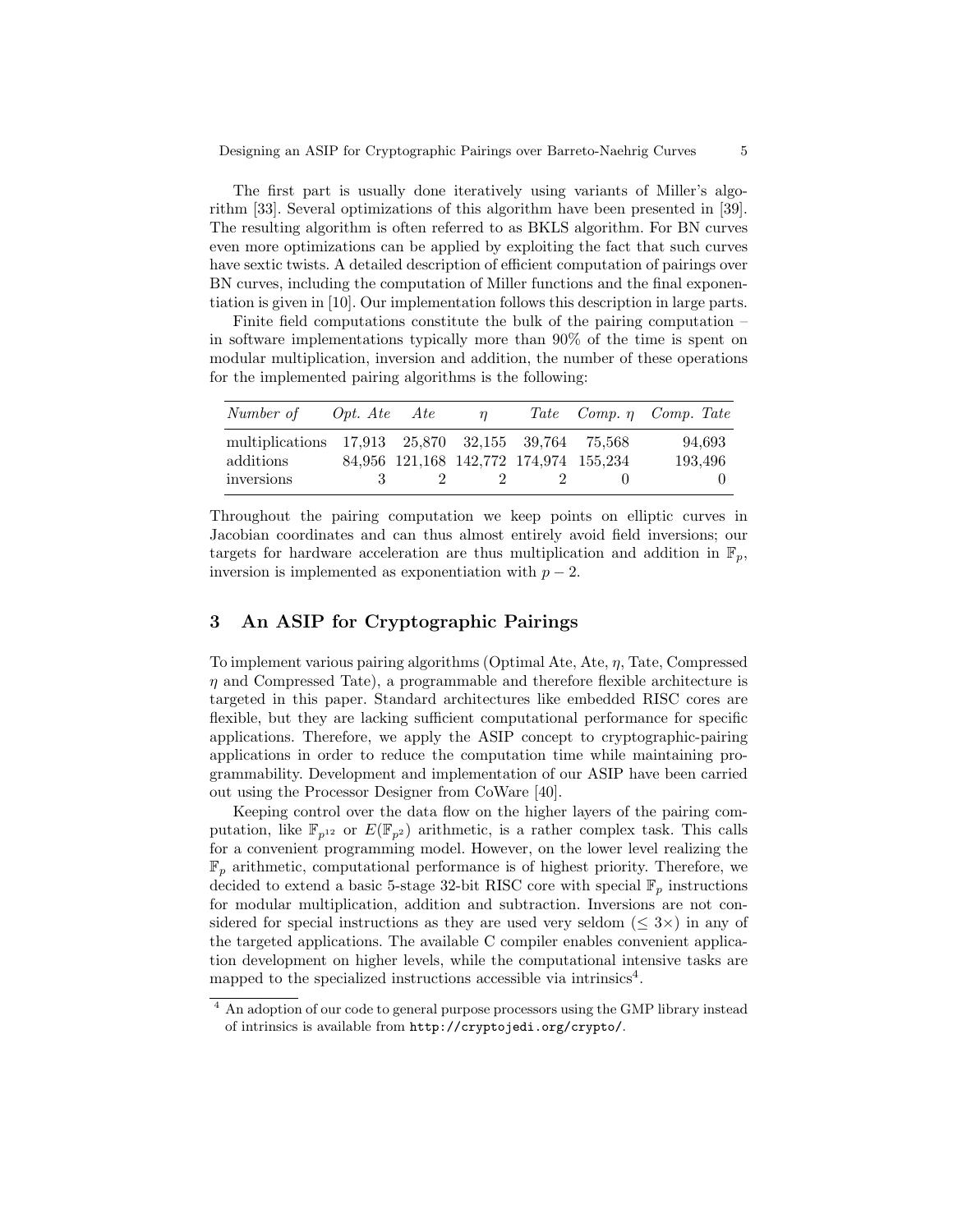Among the targeted  $\mathbb{F}_p$  operations, the most challenging one to implement is fast modular multiplication, especially for a large word width (e.g. 256 bit). In general, multiplication in  $\mathbb{F}_p$  can be done by first multiplying the two 256-bit factors and then reducing the 512-bit product. This might indeed be the fastest approach, if  $p$  could be chosen of a special form as for example specified in [41] or [42]. However, due to the construction of BN curves (see [7]) we cannot use such primes. Therefore, our approach uses Montgomery arithmetic [43].

## 3.1 Data Processing: A Scalable Montgomery-Multiplier Unit

In 1985 Montgomery introduced an algorithm for modular multiplication of two integers  $A$  and  $B$  modulo an integer  $M$  [43]. The idea of the algorithm is to represent A as  $\hat{A} = AR \mod M$  and B as  $\hat{B} = BR \mod M$  for a fixed integer  $R > M$  with  $gcd(R, M) = 1$ . This representation is called Montgomery representation. To multiply two numbers in Montgomery representation we have to compute  $\widehat{AB} = \widehat{A}\widehat{B}R^{-1}$  mod M. For certain choices of R this computation can be carried out much more efficiently than usual modular multiplication: Let us assume that M is odd and let l be the bit length of M. Choosing  $R = 2^l$  clearly fulfills the requirements on  $R$  and allows for modular multiplication that replaces division operations by shifts, allowing for an efficient hardware implementation.

In the context of  $\mathbb{F}_p$ -multiplication the modulus M corresponds to p. All  $\mathbb{F}_p$  operations can be performed in Montgomery representation. Therefore, all values can be kept in Montgomery representation throughout the whole pairing computation.

Nibouche et al. introduced a modified version of the Montgomery multiplication algorithm in [44]. It splits the algorithm into two multiplication operations, that can be carried out simultaneously, and allows for using carry save (CS) multipliers. This results in a fast architecture that can be pipelined and segmented easily. Therefore, it is chosen as basis for our development. A  $4\times4$ -bit example is shown in Fig. 1.

The actual multiplication is carried out in the left half of the architecture, while the reduction is performed in the right part simultaneously. The left part is a conventional multiplier built of gated full adders (gFAs), whereas the right part consists of a multiplier with special cells for the least-significant bits (LSBs). The LSB cells are built around a half adder (HA). Their overall delay is comparable to that of a gFA. A more detailed description can be found in [44].

Due to area constraints we decided to implement only subsets of the regular structures of the multiplier and perform the computation in multiple cycles. The CS-based design provides the opportunity to not only make horizontal but also vertical cuts while the critical path of the multiplier unit depends on its height  $(H)$  only. This makes the design *adaptable* to existing cores in terms of timing maintaining the performance of their general instruction set. Once the height of the multiplier unit is chosen (in our case  $H = 8$ ), the width  $(W)$  can be selected to adapt the design to the desired computational performance and to trade off area vs. execution time of the multiplication.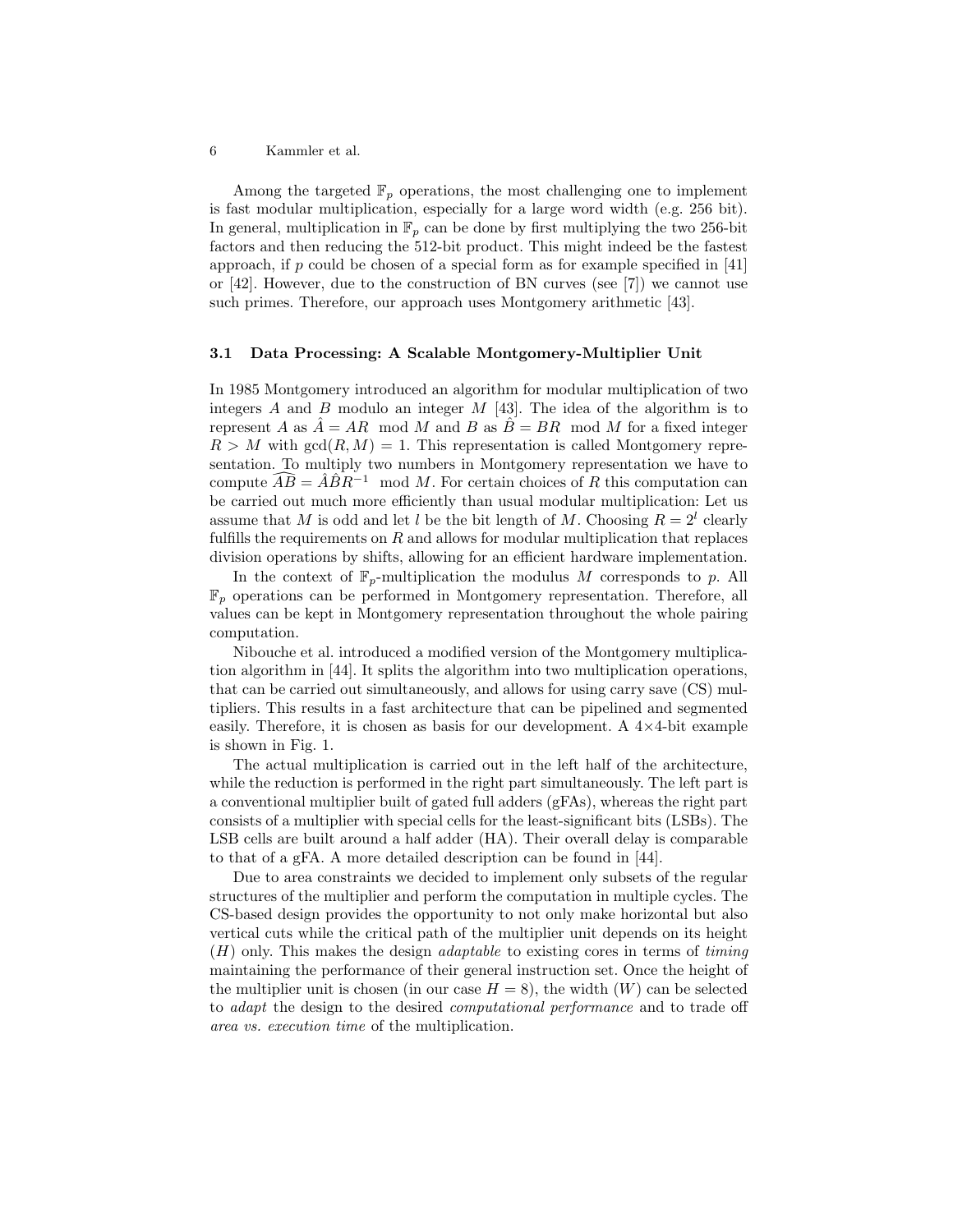

Fig. 1. Montgomery-multiplier based on Nibouche et al. [44]

Multiplication and reduction are carried out simultaneously starting from the most-significant bit (MSB) of their second operand  $(B \text{ and } M)$  first. However, the reduction cannot be started until the incoming data for the LSB cells are available from the two's complementer. Therefore, reduction starts after the first H lines of multiplication have been executed and remains delayed for  $\lceil \frac{l}{W} \rceil$  cycles (required for the computation of  $H$  lines). Eventually, the CS results need to be transformed back to two's complement number representation (by *addition*  $\#1$ and *addition*  $\#2$ ) before they are combined to the result by *addition*  $\#3$ . This is necessary since the result lies in the range of 0 to  $2M - 1$ , and requires a final comparison against  $M$ , which is difficult to handle in CS representation. The comparison including a necessary subtraction of M is performed in another functional unit introduced later. Equation (1) gives the number of required cycles  $c_{MM}$  to perform a Montgomery multiplication with the proposed multi-cycle architecture for the general case.

$$
c_{MM} = \left( \left\lceil \frac{l}{H} \right\rceil + 1 \right) \cdot \left\lceil \frac{l}{W} \right\rceil + 2 \tag{1}
$$

For evaluation, we implemented this multi-cycle Montgomery-multiplier (MMM) in three different sizes  $(W \times H)$ : 32×8 bit, 64×8 bit and 128×8 bit, resulting in an execution time of 266, 134 and 68 cycles respectively. However, the area savings for smaller (and slower) architectures do not scale as well as the execution time. This results from the increased complexity of the required multiplexing for smaller MMM units. In order to keep the amount of multiplexers small, we designed special 256-bit shift registers, that enable a circular shift by  $W$  bits for the operands  $B$ ,  $M$  and the corresponding intermediate CS values. This solution is suitable, since the input values are accessed in consecutive order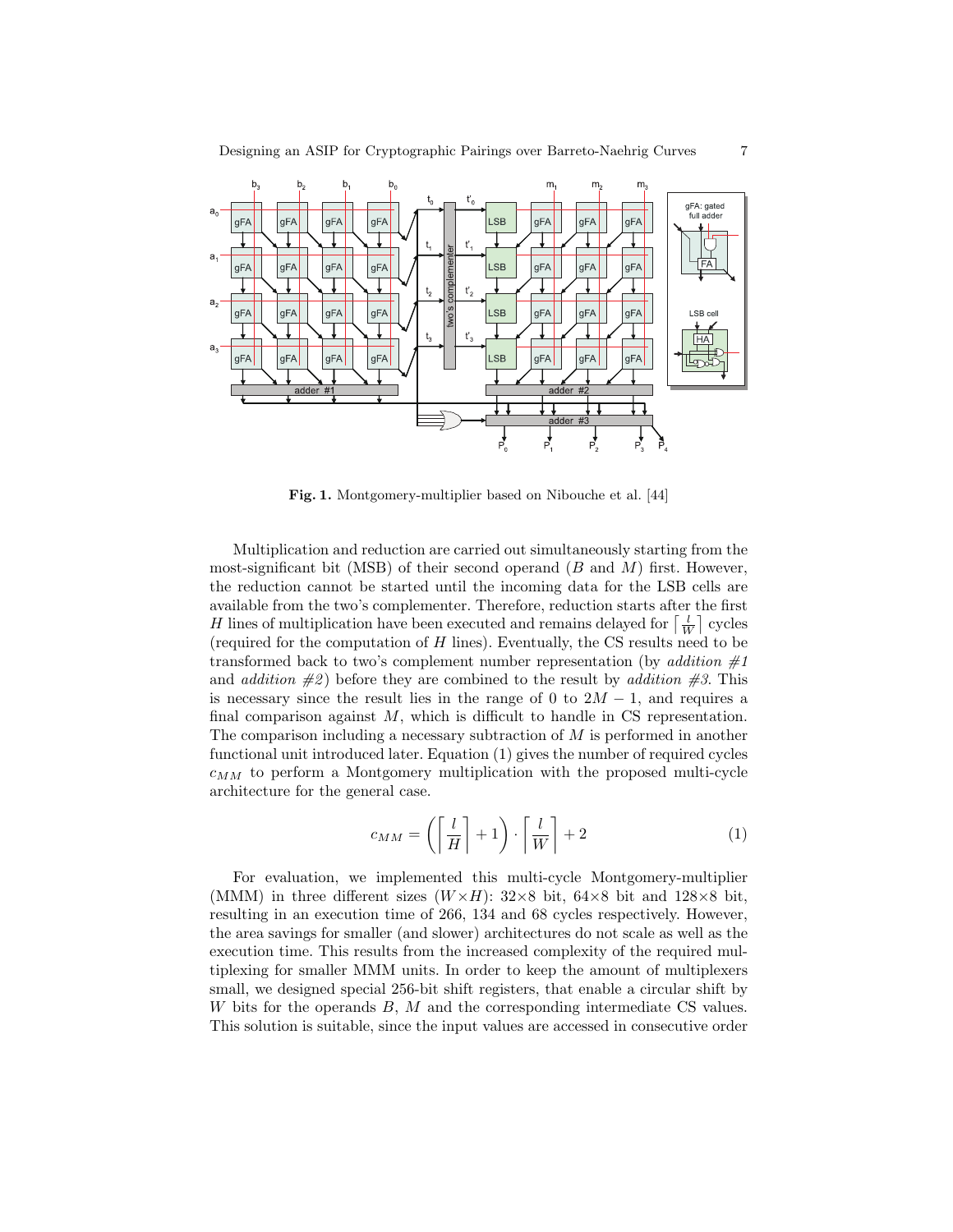by blocks of W bits. Still, area savings when scaling a  $128\times8$ -bit architecture down to  $32\times8$ -bit are about 50%.



Fig. 2. Structure of the multi-cycle Montgomery-multiplier (MMM)

Fig. 2 shows the overall resulting structure of the MMM unit. The two's complementer is included in the multiplication unit, while the reduction unit contains additional LSB cells that produce input for the gFA cells on the fly (as depicted in Fig. 1). The input shift registers are initialized step by step during the first  $\lceil \frac{l}{W} \rceil$  cycles. After the whole process, the result is stored in the registers for temporary CS values  $(C_M, S_M, C_R, S_R)$ . The adders for the final summations are not depicted.

An advantage of stepwise executing the multiplication is that the total multiplication width  $l$  can be configured at runtime in steps of  $W$ . The overall dependence of the execution time on  $l$  is quadratic. Modular multiplication is thus significantly faster for smaller multiplication width. This may be interesting for ECC applications requiring lower security.

Similar to the MMM unit we developed a multi-cycle adder unit for modular additions and subtractions, which reads two operands block-wise and simultaneously. For evaluation, a 32-bit and a 64-bit version of this unit have been implemented. Details are omitted here since the implementation is straightforward.

Both, MMM and adder unit require a final subtraction of M whenever the result exceeds this prime number. A special writeback unit takes care of this subtraction right before writing back the data, operating block-wise in multiple cycles as well. This unit has been implemented with a width of 32, 64 and 128 bit.

During the execution of multi-cycle operations for modular addition, subtraction and multiplication the pipeline is stalled. Three special instructions are implemented triggering these operations. Instruction arguments are registers containing the starting address of each of the three 256-bit operands. Since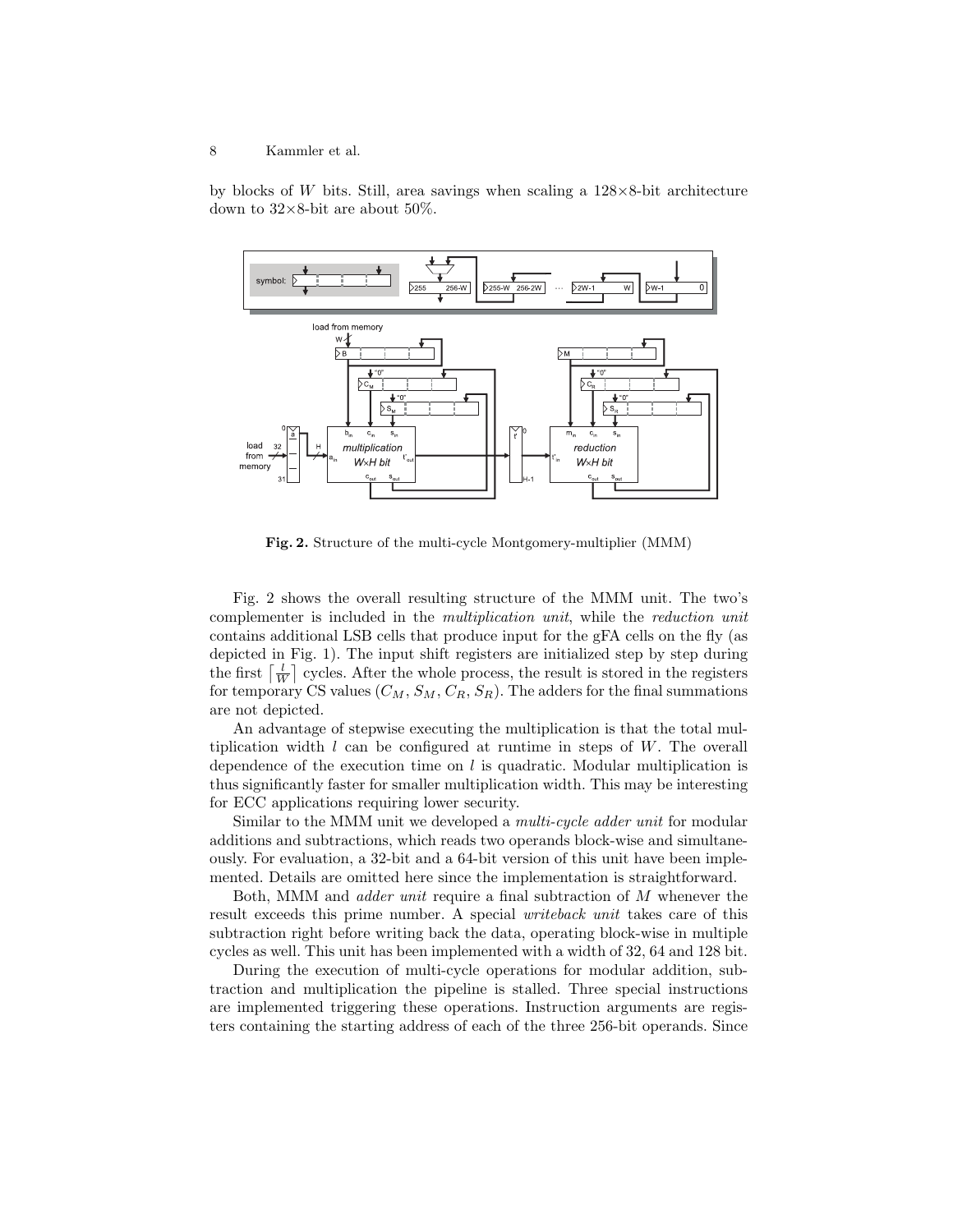the modulus  $M$  is not changed during an application run, a special register is utilized and implicitly accessed by the instructions. This register is initialized with  $p$  at the beginning of an application via another dedicated instruction.

## 3.2 Data Access: An Enhanced Memory Architecture

Due to the large width of the operands, the existing 16x32-bit general purpose register file could only store two operands simultaneously. This results in frequent memory accesses consuming additional cycles and thus decreasing the overall performance of the architecture significantly. Enlarging the register file would be very costly in terms of area consumption. Hence, the instructions triggering the multi-cycle operations for modular addition, subtraction and multiplication are implemented as memory-to-memory instructions. This way, the memory accesses can be almost completely hidden in the actual computation.

The resulting throughput demands on the memory system are quite high. Especially the modular addition/subtraction requires a throughput higher than one 32-bit word per cycle. The following two evident mechanisms to increase memory throughput for ASIP designs are not well suited here: First, using memories with multiple ports is costly. The number of ports is limited to two for SSRAMs and the required area is roughly doubled. Second, designing a dedicated system with several (often specialized) memories targets highest performance, but is a complex task. The data memory space gets segmented irregularly, making it difficult to access and manage for a compiler.

Due to the drawbacks of these two approaches we apply a different technique, which we would like to introduce as *transparent interleaved memory segmentation* (TIMS). Its basic principle is to extend the number of ports to the memory system in order to increase the throughput by using memory banks. These banks are selected on the basis of address bits and can be accessed in parallel. In case of our ASIP, the LSBs of the address are used for the memory bank selection. This results in an addressing scheme, where the memory is selected by calculating the address modulo the number of memories  $m_d$ , which has to be a power of two.

In principle, the distribution of accesses to a banked memory system can be handled in software or hardware. However, memory-access conflicts can occur when simultaneous accesses refer to the same memory. Solving these conflicts in software requires an extension of the C compiler in order to avoid multiple simultaneous accesses to the same memory bank. If these conflicts can be ruled out at compile time, this approach results in very efficient code. However, if the conflicts do occur at runtime, additional code to resolve the conflict needs to be included in the target software at the cost of increased execution time. Especially when pointers are used and function calls have a substantial degree of nesting (which is the case for the targeted pairing applications), detecting the conflicts at compile time is often impossible. It requires a significant extension of the C compiler functionality and comes at the cost of increased code size and execution time.

However, due to fairly simple mechanisms and regularity, the distribution of accesses to the memories and resolution of access conflicts can be handled efficiently at runtime by a dedicated hardware block, the memory-access unit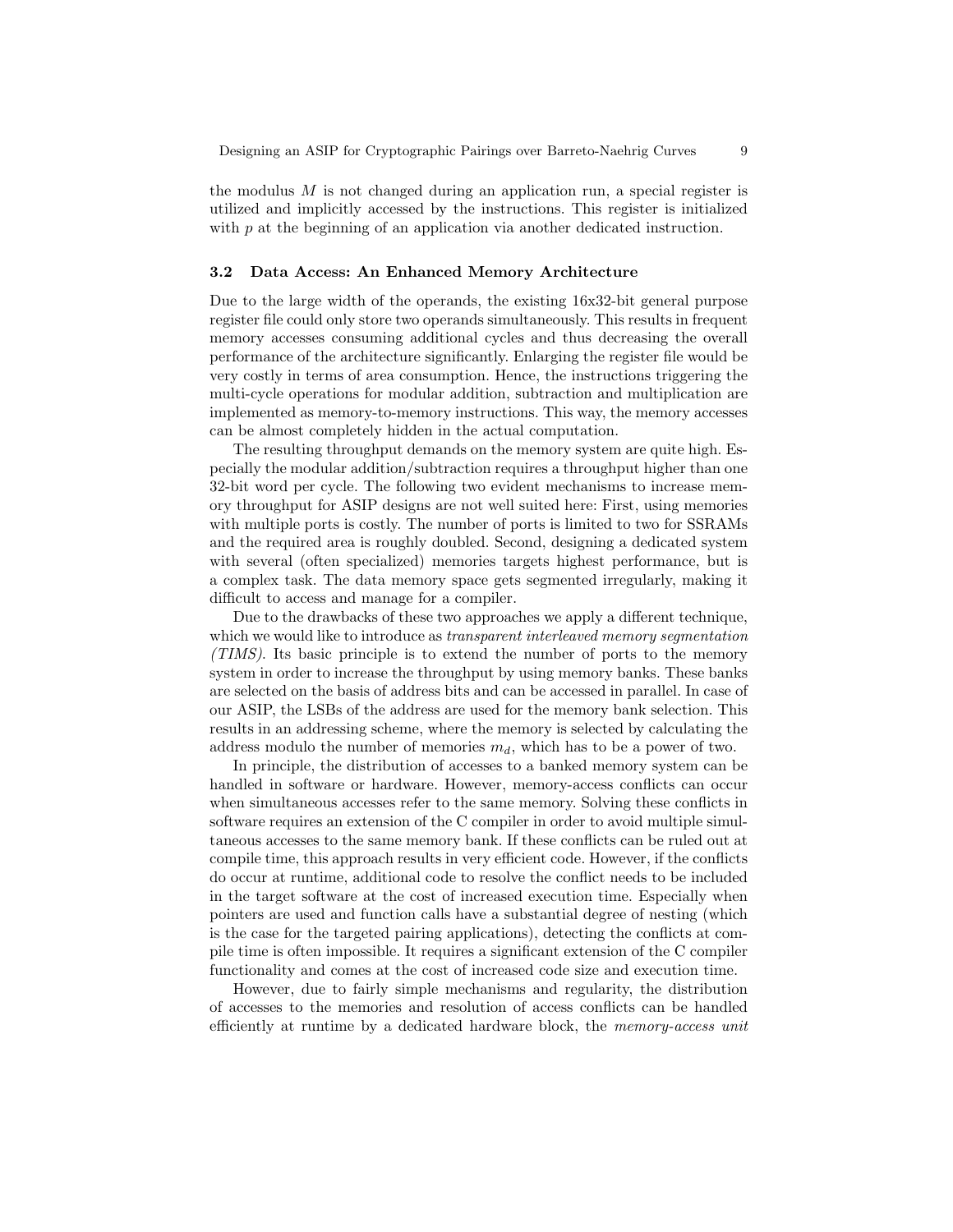(MAU) that distributes the memory accesses from the pipeline to the correct memory. Memory accesses are requested concurrently by the pipeline on demand resulting in multiple independent read or write connections (unidirectional) between pipeline and MAU. The MAU takes care of granting accesses. Therefore, a simple handshaking protocol is used between pipeline and MAU, which is able to confirm a request within the same cycle in order not to cause any delay cycles when trying to access the fast SSRAMs.

One advantage of this mechanism is, that from the perspective of the core, the memory space remains unchanged, regardless of the number of memories. Existing load and store instructions are sufficient to access the whole data memory space. Even when special instructions perform concurrent memory accesses, a modification in the memory system (e.g. changing number of memories) does not result in a change of the core or the C compiler. This enables orthogonal implementation and modification of the base architecture and the memory system.

A priority-based hardware resolution of access conflicts is implemented in the MAU in two ways. Static priorities can be used if certain accesses always have higher priority than others. For instance write accesses from later pipeline stages should always have higher priority than read accesses from prior stages. When the priority is changing at runtime, dynamic priority management is required. Then, dedicated additional communication lines between core and MAU indicate a change of priority. In our design this is required by the adder unit.

Fig. 3 depicts the four different connection schemes between MAU and pipeline. The number and type of connections between MAU and pipeline are determined by the number and type of independent memory accesses initiated by the pipeline, while the number of actual memory connections depends on the number of attached data memories  $m_d$  ( $m_d = 2$  in this example). For sake of clarity, the actual interconnections within the MAU have been omitted in Fig. 3. The access-control block combines the enable and priority signals with the  $log_2(m_d)$  LSBs of the *address* signals from the read and write connections in order to produce the grants. At the same time the enable signals for the SSRAMs are set accordingly by this unit. It also controls the crossbars that are switching the correct address, read data and write data signals to the memory ports. Please note, that the read data crossbar is switched with one cycle delay compared to the address crossbar in order to be in sync with the single cycle read latency of the SSRAMs. Effects of TIMS on physical parameters like timing and area consumption are discussed in detail in the result section.

Overall, the TIMS approach enables to extend any existing architecture with memory banks without altering the existing pipeline or the basic instruction set. The specialized memory-to-memory instructions can take full advantage of parallel accesses to these banks reducing execution time. It is not necessary to extend the C compiler of the base architecture with more than intrinsics for the special instructions. The compiled executable can be used on any architecture variant independently from the number of memory banks. As the MAU hides the actual memory system from the pipeline, the number of memory banks can be changed without modification to the pipeline enabling a fast design space exploration.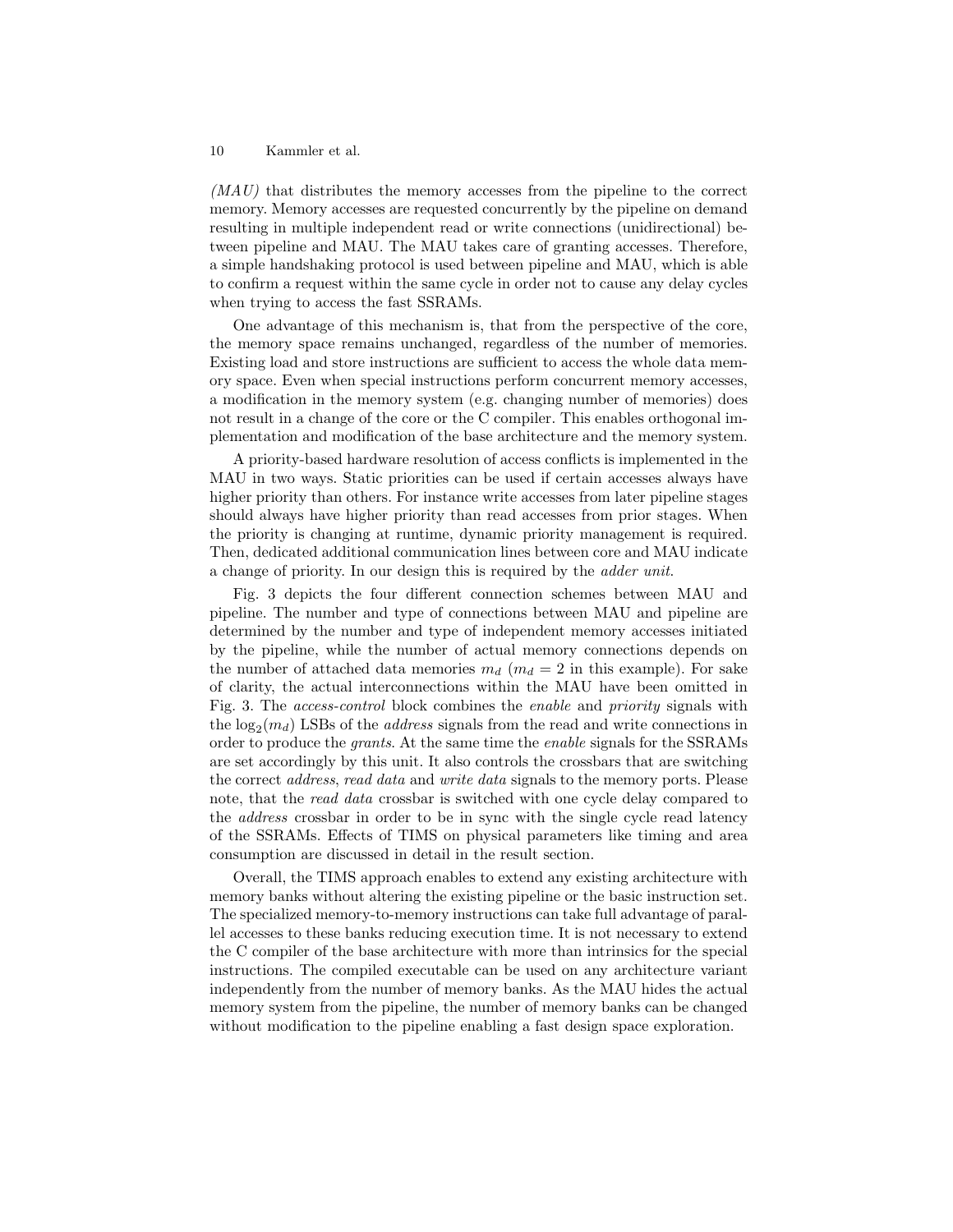

Fig. 3. Interconnect of memory-access unit (MAU)

read connection

dynamic priority

ation schemes between MAU and pipel

write connection

dynamic priority

write connectior

static priority

read connectior

static priority

Still, memory access collisions decrease the performance of the system and cannot be avoided completely due to the automatic address management of the C compiler. However, in our case this effect is kept minimal due to the good distribution of the 256-bit words. For additions and multiplications this causes a maximum additional delay of one cycle only. This results in a maximum performance degradation caused by memory-access conflicts of less than 2% for any of the implemented pairing applications.

# 4 Results

Overall, we have implemented nine variants of our ASIP with different design parameters regarding number of data memories and width of the computational units for modular multiplication, modular addition and multi-cycle writeback (Table 1). The number of data memories is closely coupled with the width of the adder and the writeback unit. Other combinations would operate functionally correctly, but would waste either performance or area. The implementation of a 16-bit adder for the single memory case would not significantly reduce area due to additional multiplexing and is therefore neglected. All synthesis results have been obtained with Synopsys Design Compiler [45] using a 130 nm CMOS standard cell library with a supply voltage of 1.2 V and are given before place and route. The memories are synchronous single-port SRAMs with a latency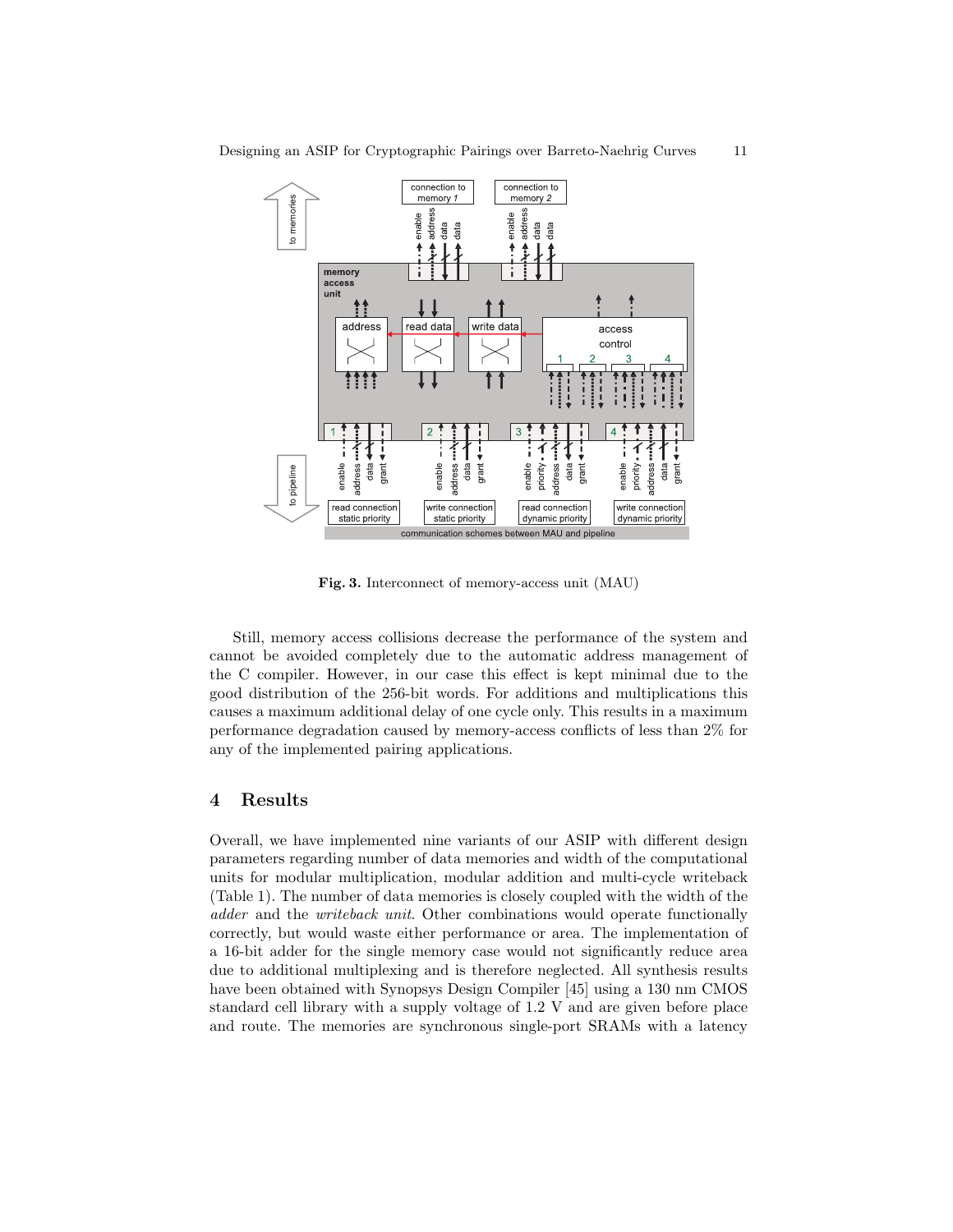| Variant                                       |      |      |            | 128m4 64m4 32m4 128m2 64m2 32m2 128m1 64m1 32m1                                                                        |                |      |      |      |            |
|-----------------------------------------------|------|------|------------|------------------------------------------------------------------------------------------------------------------------|----------------|------|------|------|------------|
| mod mul size $(bit)$                          |      |      |            | $128\times8$ 64 $\times8$ 32 $\times8$ 128 $\times8$ 64 $\times8$ 32 $\times8$ 128 $\times8$ 64 $\times8$ 32 $\times8$ |                |      |      |      |            |
| mod add width <i>(bit)</i>                    | 64   | 64   | 64         | 32                                                                                                                     | 32             | 32   | 32   | 32   | 32         |
| writeback width <i>(bit)</i>                  | 128  | 128  | 128        | 64                                                                                                                     | 64             | 64   | 32   | 32   | 32         |
| $\#$ data memories                            | 4    | 4    | 4          | 2                                                                                                                      | $\overline{2}$ | 2    | 1    | 1    | 1          |
| total area <sup><math>a</math></sup> (kGates) | 195  | 186  | 182        | 164                                                                                                                    | 153            | 148  | 145  | 134  | 130        |
| core area <sup>b</sup> ( $kGates$ )           | 96   | 87   | 83         | 97                                                                                                                     | 86             | 81   | 93   | 83   | 79         |
| timing $(ns)$                                 | 3.69 | 3.65 | 3.52       | 2.96                                                                                                                   | 2.97           | 3.02 | 2.95 | 3.03 | 3.09       |
| Optimal Ate $(ms)$                            | 17.5 | 21.8 | 29.9       | 15.8                                                                                                                   | 19.4           | 27.3 | 19.2 | 23.4 | 32.0       |
| Ate $(ms)$                                    | 25.3 | 31.4 | 42.6       | 22.8                                                                                                                   | 27.9           | 38.9 | 27.6 | 33.5 | 45.6       |
| $\eta$ (ms)                                   | 32.3 | 39.5 | 52.8       | 28.8                                                                                                                   | 35.0           | 48.1 | 34.6 | 41.6 | 56.2       |
| Tate $(ms)$                                   | 38.5 | 47.0 | 62.7       | 34.4                                                                                                                   | 41.6           | 57.1 | 41.1 | 49.5 | 65.3       |
| Compressed $\eta$ (ms)                        | 38.6 | 55.0 | 86.2       | 34.5                                                                                                                   | 48.2           | 77.1 | 41.6 | 56.5 | 85.8       |
| Compressed Tate $(ms)$                        | 48.2 |      | 68.9 107.8 | 43.2                                                                                                                   | 60.3           | 96.5 | 52.0 |      | 70.7 107.3 |

Table 1. Implemented design variants of the ASIP for pairings

<sup>a</sup> Including area for data memories

 $<sup>b</sup>$  Without area for memories, but including area for MAU</sup>

of one cycle. The total data-memory size is 2048 words for each of the design variants. The program memory is not included in the area reports, since it is not changing through the different designs and could be implemented differently (as ROM, RAM, synthesized logic etc.) depending on the final target system. The plain RISC (32-bit, 5-stage pipeline, 32-bit integer multiplier) without memories and extensions consumes 26 kGates and achieves a timing of 2.89 ns.

Fig. 4 shows the area distribution of the different ASIP variants. While the basic core only shows moderate area increase from 17 to 21 kGates for all variants (resulting from decoder extensions and additional pipeline registers), the area for the register file increases from 9 to 28 kGates compared to the plain RISC. The reason are specialized 256-bit registers storing the prime number and intermediate results of the modular operations. These registers are independent from the width of any of the additional functional units. The area of the cryptographic extensions is dominated by the MMM unit.

Observe that splitting the memory into two of half the size results in a datamemory area increase of 31%. Utilizing a dual port memory instead would increase area by over 83%. The area overhead due to the MAU lies between only 0.5 and 1.2 kGates, when two memories are attached. Even for four attached memories it is below 3.5 kGates.

However, limitations of TIMS utilizing the proposed MAU become visible when looking at the timing of the different variants of the ASIP. While attaching one or two data memories barely affects the critical path with respect to the original RISC architecture (within design tool accuracy, see Table 1), an in-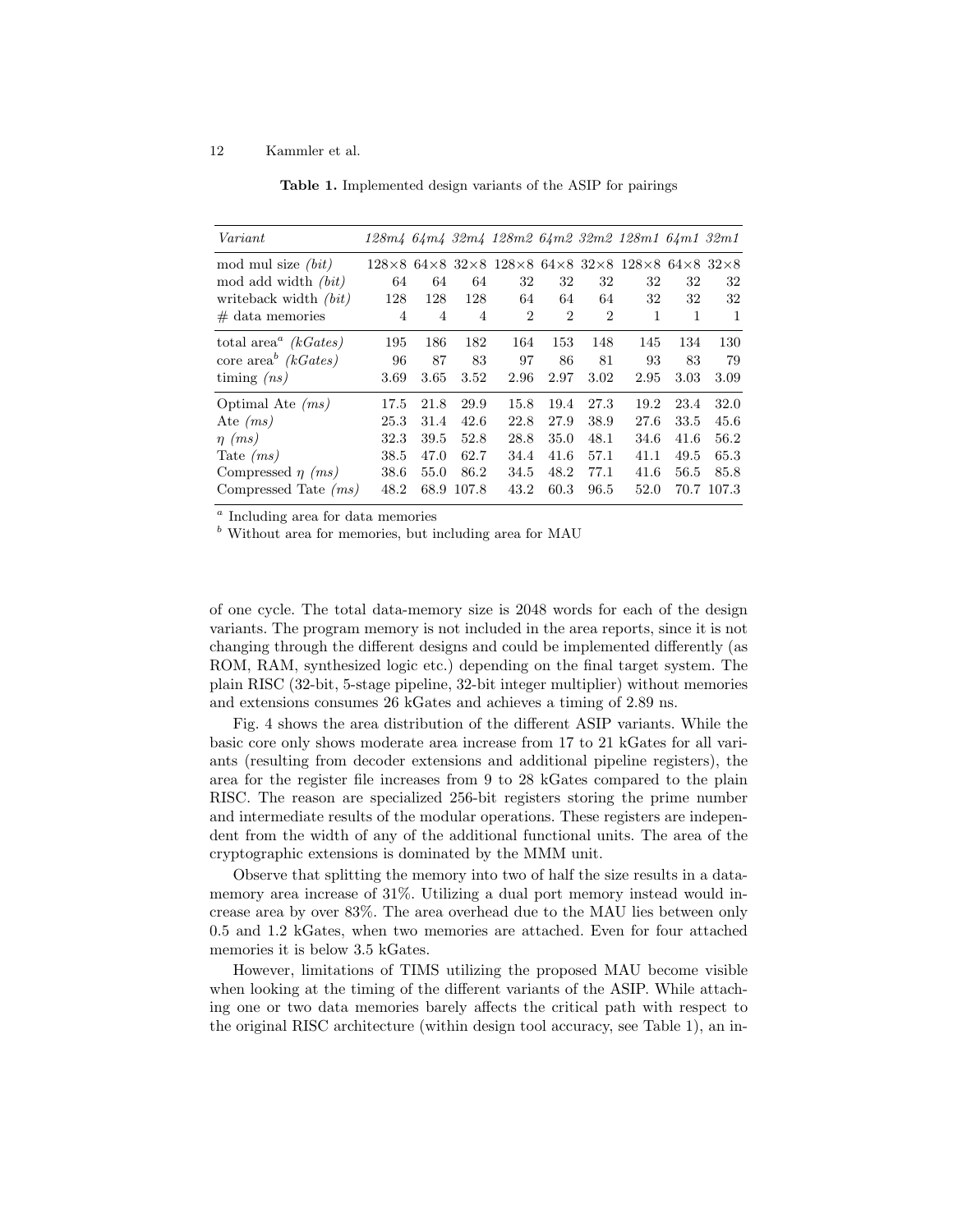

Fig. 4. ASIP area consumption and distribution

creased delay is observed when four memories are attached. This delay is caused by the complexity of priority resolution for four attached memories combined with four independent memory accesses with dynamic priority, which are necessary to implement the 64-bit adder.



Fig. 5. Area-time trade-off for different ASIP variants (Optimal Ate pairing)

The execution times of all six implemented pairing applications on all nine ASIP variants are shown in Table 1. For all applications performance improves significantly with increasing width of the MMM. Also, the number of cycles decreases when increasing the number of connected data memories. Unfortunately, the longer critical path of the four-memory system leads to a lower performance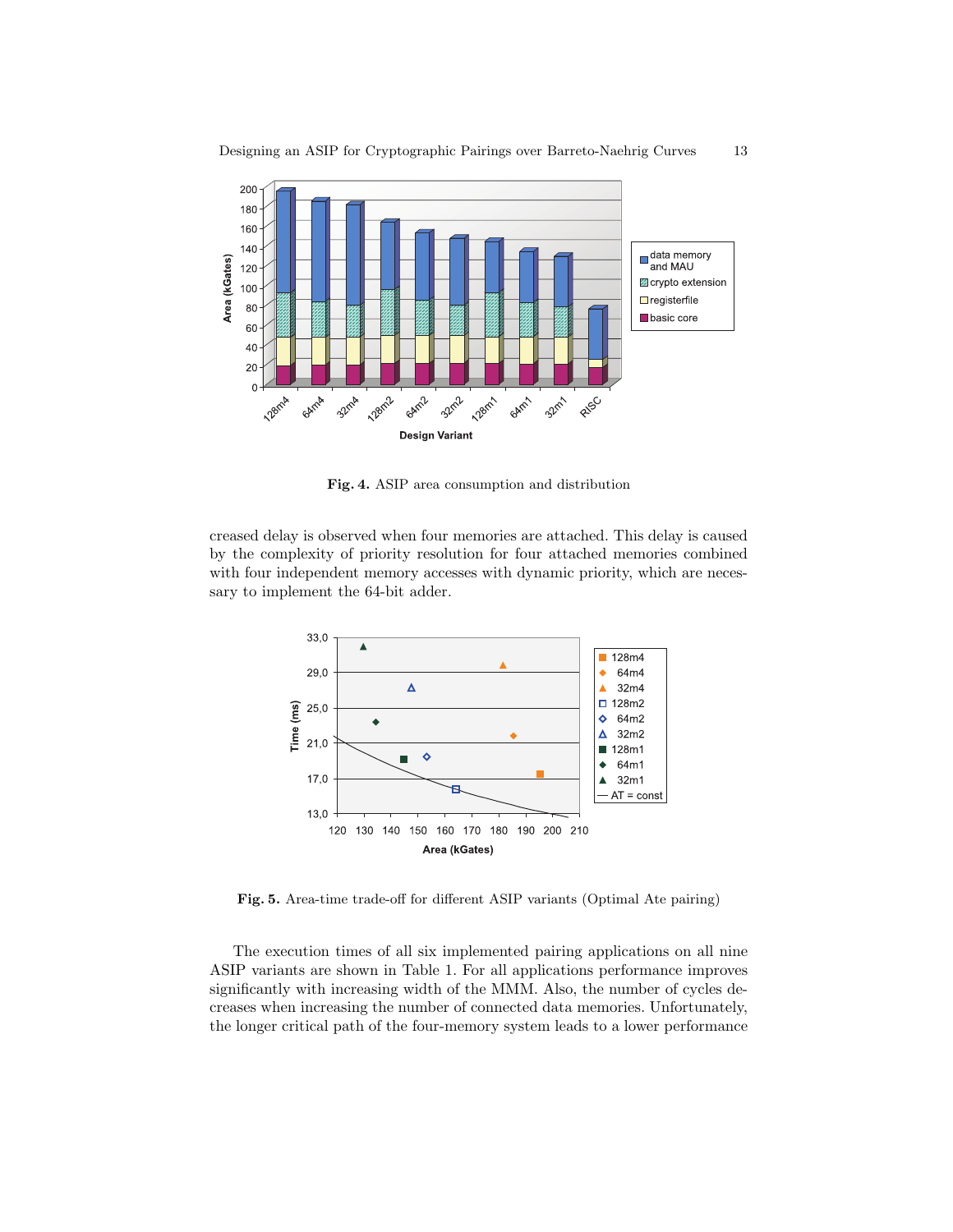than for the designs with two memories. The overall fastest design is variant 128m2, executing the Optimal-Ate pairing in 15.8 ms. With the smallest and slowest variant completing the task in 32.0 ms, the user is offered a quite broad design space enabling trade-offs.

In order to evaluate the efficiency of the different design variants, Fig. 5 shows the area-time trade-off for the Optimal-Ate pairing. It can be seen clearly that the best AT product is obtained by the 128m2 design. This shows the importance of investigating the memory architecture of ASIPs during design-space exploration. In our case the best results are obtained with TIMS and two data memories in spite of the considerable area increase due to the memory splitting.

## 4.1 Performance Comparison

To our best knowledge there exists no literature reporting performance figures resulting from actual implementations of cryptographic pairings on dedicated hardware achieving a 124-bit security level. Hardware implementations for lower security levels can obviously be much faster than the proposed design.

| Design             | Technology                  | Area       | Freq.<br>(MHz) | Pairing  | Field<br>Characteristic | $Secu$ -<br>ritu<br>$\left( bit\right)$ | <b>Time</b><br>(ms) |
|--------------------|-----------------------------|------------|----------------|----------|-------------------------|-----------------------------------------|---------------------|
|                    | this work 130 nm std. cell  | 97 kGates  | 338            |          | Opt. Ate 256-bit prime  | 124                                     | 15.8                |
| [14]               | Xilinx xc2vp20              | 8 kSlices  | 90             | Tate     | 3                       | 97                                      | 0.298               |
| [14]               | Xilinx xc2vp20              | 8 kSlices  | 115            | Tate     | $\overline{2}$          | 97                                      | 0.327               |
| [21]               | Xilinx xc2vp100             | 44 kSlices | 33             | Tate     | $\overline{2}$          | 80                                      | 0.146               |
| [18], [46]         | Xilinx xc2vp100             | 38 kSlices | 72             | Tate     | $\overline{2}$          | 76                                      | 0.049               |
| [20]               | Xilinx xc2v6000             | 25 kSlices | 47             | Tate     | $\overline{2}$          | 76                                      | 2.81                |
| [19]               | Xilinx xc2v6000             | 15 kSlices | 40             | Tate     | $\overline{2}$          | 76                                      | 3.0                 |
| [27]               | Xilinx xc2v8000             | 34 kSlices | 135            | Tate     | 512-bit prime           | 72                                      | 1.61                |
| [23]               | Xilinx xc4vlx200            | 74 kSlices | 199            | $\eta_T$ | 3                       | 68                                      | 0.008               |
| $[16]$             | Altera ep2c35               | $19$ kLEs  | 147            | $\eta_T$ | 3                       | 68                                      | 0.027               |
| [17]               | 180 nm std. cell 194 kGates |            | 200            | $\eta_T$ | 3                       | 68                                      | 0.047               |
| [15]               | Xilinx xc4vlx15             | 2 kSlices  | 203            | $\eta_T$ | 3                       | 68                                      | 0.137               |
| $\left[ 25\right]$ | Xilinx xc2vp100             | 15 kSlices | 85             | $\eta_T$ | 3                       | 68                                      | 0.183               |
| 26                 | Xilinx xc2vp200             | 14 kSlices | 77             | Tate     | 3                       | 68                                      | 0.251               |
| [22]               | Xilinx xc2vp4               | 4 kSlices  | 150            | Tate     | 3                       | 68                                      | 0.432               |
| [24]               | Xilinx xc2vp125             | 56 kSlices | 15             | Tate     | 3                       | 68                                      | 0.85                |

Table 2. Performance and area comparison for pairings

Table 2 gives an overview of performance and area consumption for various pairing implementations on dedicated hardware; the given security levels are according to [9]. Whenever more than one design variant is given in a publication,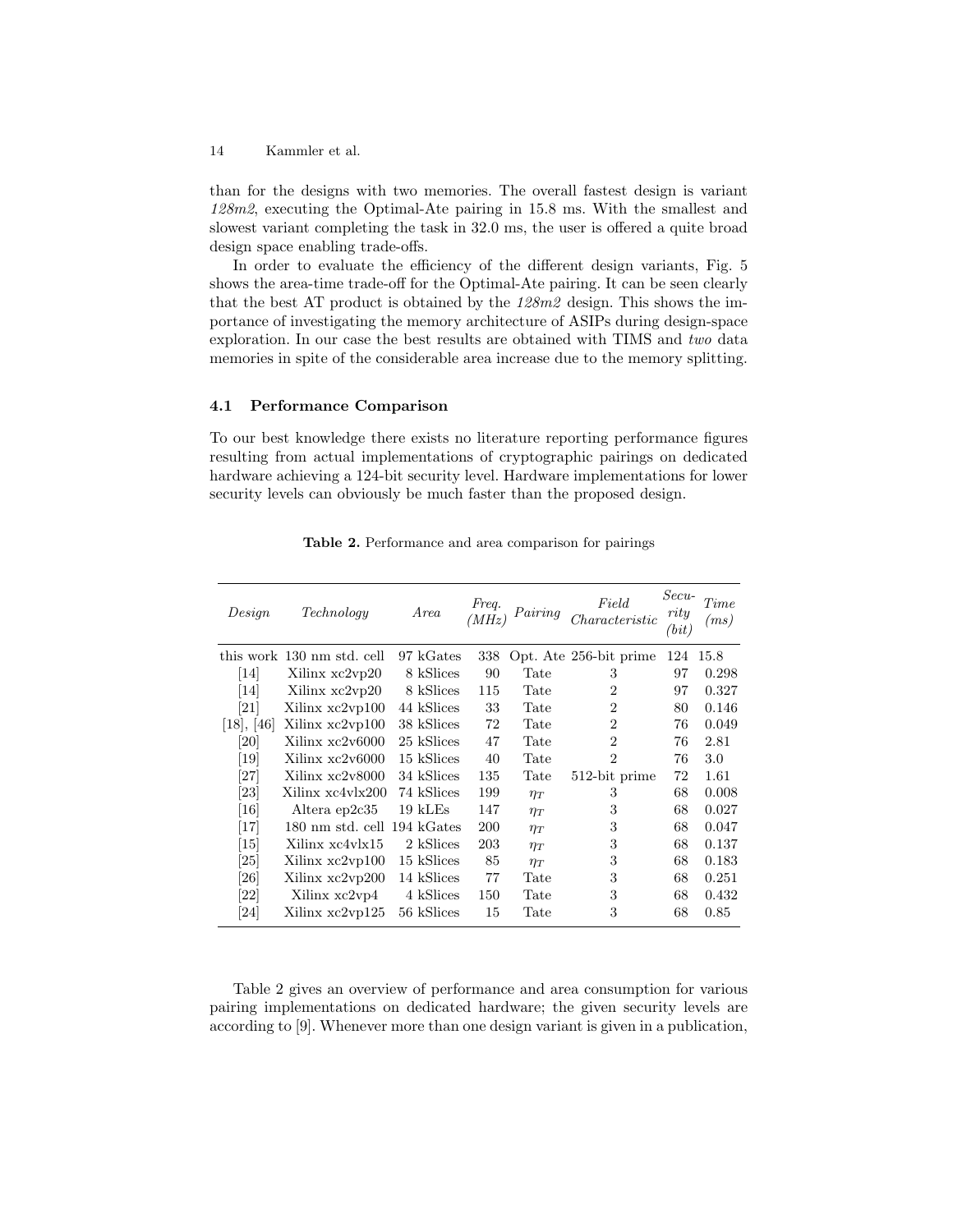the fastest one with the highest security level is listed in the table. The previous results listed in Table 2 are hardly comparable to the design proposed in this paper. Not only do they achieve lower security levels, they also mainly focus on FPGAs rather than standard cells and mostly use curves over binary or ternary fields. In the following we therefore give a comparison with standard cell designs which accelerate  $\mathbb{F}_p$  arithmetic for elliptic-curve cryptography and finally discuss our design in the context of smart cards.

Comparison with standard cell designs for ECC. Other publications describing dedicated-hardware implementations for ECC over fields of large prime characteristic give performance figures in terms of time needed for a scalar multiplication with a scalar k of a certain size, i.e. the computation of  $[k]P$  for some  $P \in E(\mathbb{F}_n)$ . An overview is presented in Table 3.

Table 3. Performance and area comparison for scalar multiplication

| Design            | Technology                                            | Area | Freq.<br>(MHz) | Scalar<br>Mult. Alg. | $\log_2( \mathbb{F}_p )$ $\frac{Time}{(ms)}$ |       |
|-------------------|-------------------------------------------------------|------|----------------|----------------------|----------------------------------------------|-------|
|                   | this work 130 nm std. cell 97 kGates 338 NAF recoding |      |                |                      | 256                                          | 0.998 |
| $\left[30\right]$ | 130 nm std. cell 122 kGates 556 NAF recoding          |      |                |                      | 256                                          | 1.01  |
| [29]              | 130 nm std. cell 107 kGates 138 NAF recoding          |      |                |                      | 256                                          | 2.68  |

In order to compare the results of this work with these architectures we implemented scalar multiplication on the 256-bit Barreto-Naehrig curve that we also used for pairing computation. Our design does not accelerate field inversion through hardware, so we use Jacobian projective coordinates to represent the points on the curve, trading inversions for several multiplications.

A scalar multiplication with a 256-bit scalar takes 0.998 ms for the 128m2 variant of the proposed design. This number includes transformation of the scalar into NAF and a transformation from Jacobian into affine coordinates at the end. Note that ASIP variant  $128m2$  is not only slightly faster than the designs in [29] and [30], but also consumes less area.

**Application to smart cards.** In [10] (updated in [13]), Devigili et al. report 5.17 s for the computation of the Ate pairing over a 256-bit Barreto-Naehrig curve on a Philips HiPerSmart<sup>TM</sup> smart card operating at  $20.57$  MHz. This smart card contains a SmartMIPS-based 32-bit architecture and is manufactured in 180 nm technology. For interactive processes this execution time is not sufficient even when the smart card operates at its maximum frequency of 38MHz. Our design achieves—synthesized in a 180 nm CMOS standard cell library with a supply voltage of 1.8 V—over 230 MHz. Even running our smallest design variant  $32m1$ at the clock speed of 20.57 MHz (leaving a substantial margin for place and route and implementation of protection mechanisms against side channel attacks),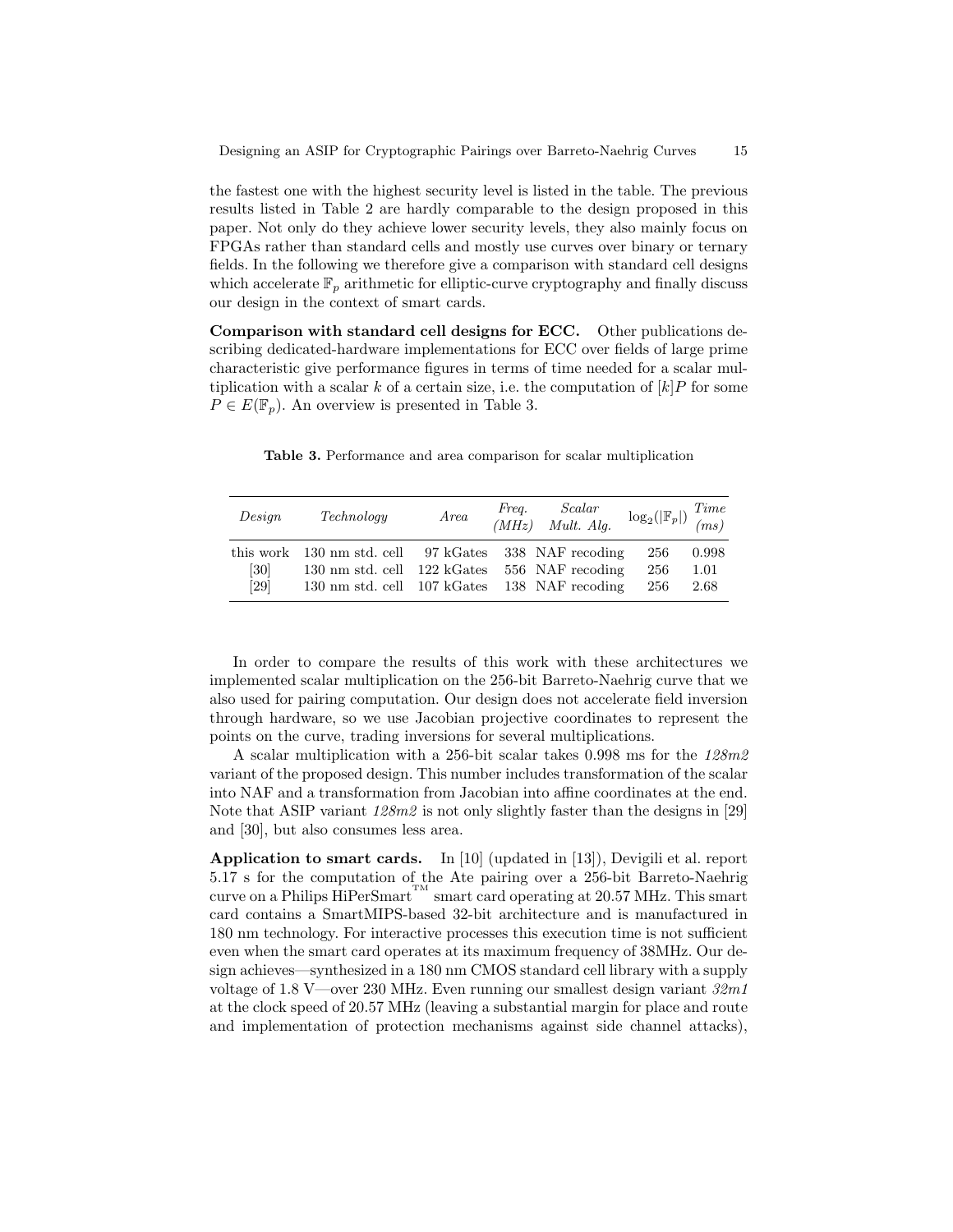the Ate pairing takes 0.71 s and the Optimal Ate pairing is executed in 0.50 s, which is already sufficient for interactive processes. Depending on the design variant used, speedups of over  $20 \times$  could be achieved. This gives an impression of the achievable performance increase for the computation of cryptographic pairings in the embedded domain when more specialized hardware is used.

# 5 Conclusion and Outlook

In this paper we presented a design-space exploration of an ASIP for computation of cryptographic pairings over BN curves. The design is based on extensions of an existing RISC core, which are completely transparent and independent from the original pipeline. Therefore, they could be applied to any RISC-like architecture, which can stall the pipeline during multi-cycle operations. The extensions are adaptable in terms of timing and allow for a trade-off between execution time and area. A flexible and transparent memory-architecture extension making use of multiple memories (TIMS) enables fast design space exploration and the usage of existing compilers, since the address space remains unsegmented. We are—up to our knowledge—the first to implement and time a complete implementation of high-security cryptographic pairings on dedicated specialized hardware.

Future objectives include countermeasures against side-channel attacks, which are not implemented in the current design, either in hard- or in software.

# References

- 1. Menezes, A.J., Okamoto, T., Vanstone, S.A.: Reducing elliptic curve logarithms to logarithms in a finite field. IEEE Trans. Information Theory 39(5) (1993) 1639– 1646
- 2. Frey, G., Rück, H.G.: A remark concerning m-divisibility and the discrete logarithm in the divisor class group of curves. Math. of Computation  $62(206)$  (1994) 865–874
- 3. Joux, A.: A one round protocol for tripartite Diffie-Hellman. In: Algorithmic Number Theory. Volume 1838 of LNCS. (2000) 385–394
- 4. Boneh, D., Franklin, M.: Identity based encryption from the Weil pairing. In: Advances in Cryptology – CRYPTO 2001. Volume 2139 of LNCS. (2001) 213–229
- 5. Boneh, D., Lynn, B., Shacham, H.: Short signatures from the Weil pairing. J. Cryptology 17(4) (2004) 297–319
- 6. Boneh, D.: A brief look at pairings based cryptography. In: Proceedings of the 48th Annual IEEE Symposium on Foundations of Computer Science – FOCS 2007. (2007) 19–26
- 7. Barreto, P.S.L.M., Naehrig, M.: Pairing-friendly elliptic curves of prime order. In: Selected Areas in Cryptography. Volume 3897 of LNCS. (2006) 319–331
- 8. Barker, E., Barker, W., Burr, W., Polk, W., Smid, M.: Recommendation for key management – part 1: General (revised). National Institute of Standards and Technology, NIST Special Publication 800-57 (2007) http://csrc.nist.gov/ publications/nistpubs/800-57/sp800-57-Part1-revised2\_Mar08-2007.pdf.
- 9. Näslund, M.: Ecrypt yearly report on algorithms and keysizes (2007-2008) (2008) http://www.ecrypt.eu.org/ecrypt1/documents/D.SPA.28-1.1.pdf.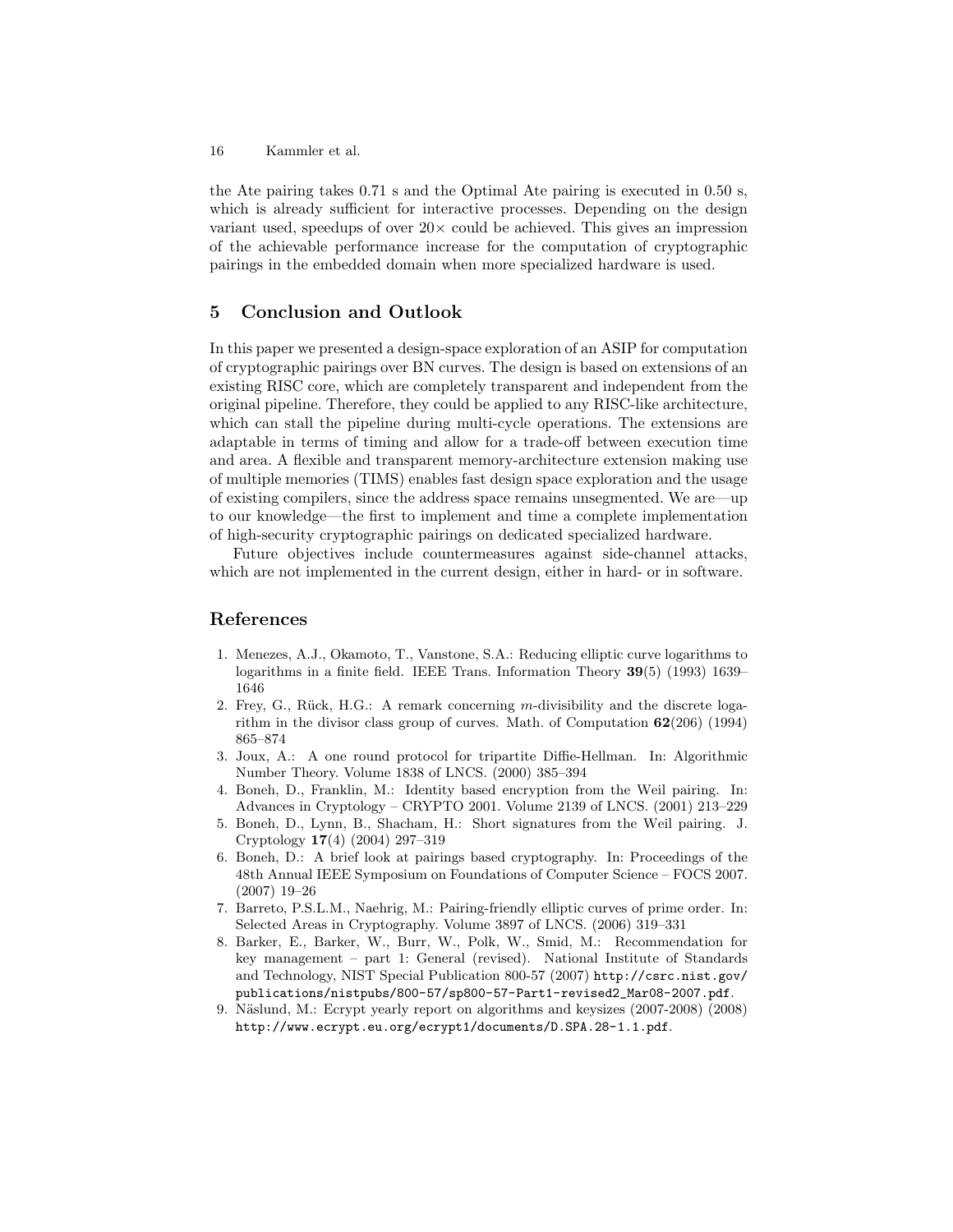- 10. Devegili, A.J., Scott, M., Dahab, R.: Implementing cryptographic pairings over Barreto-Naehrig curves. In: Pairing-Based Cryptography – Pairing 2007. Volume 4575 of LNCS. (2007) 197–207
- 11. Grabher, P., Großsch¨adl, J., Page, D.: On software parallel implementation of cryptographic pairings. ePrint, 2008/205 (2008)
- 12. Naehrig, M., Barreto, P.S.L.M., Schwabe, P.: On compressible pairings and their computation. In: Progress in Cryptology – AFRICACRYPT 2008. Volume 5023 of LNCS. (2008) 371–388
- 13. Devegili, A.J., Scott, M., Dahab, R.: Implementing cryptographic pairings over Barreto-Naehrig curves. Cryptology ePrint Archive, Report 2007/309 (2007) http: //eprint.iacr.org/2007/390.
- 14. Beuchat, J.L., Brisebarre, N., Detrey, J., Okamoto, E., Rodríguez-Henríquez, F.: A comparison between hardware accelerators for the modified Tate pairing over  $\mathbb{F}_{2^m}$  and  $\mathbb{F}_{3^m}$ . In: Pairing-Based Cryptography – Pairing 2008. Volume 5209 of LNCS. (2008) 297–315
- 15. Beuchat, J.L., Brisebarre, N., Detrey, J., Okamoto, E., Shirase, M., Takagi, T.: Algorithms and arithmetic operators for computing the  $\eta_t$  pairing in characteristic three. IEEE Trans. Comput. 57(11) (2008) 1454–1468
- 16. Beuchat, J.L., Shirase, M., Takagi, T., Okamoto, E.: An algorithm for the  $\eta_t$ pairing calculation in characteristic three and its hardware implementation. In: Proc. 18th IEEE Symp. Computer Arithmetic – ARITH 2007. (2007) 97–104
- 17. Beuchat, J.L., Doi, H., Fujita, K., Inomata, A., Kanaoka, A., Katouno, M., Mambo, M., Okamoto, E., Okamoto, T., Shiga, T., Shirase, M., Soga, R., Takagi, T., Vithanage, A., Yamamoto, H.: FPGA and ASIC implementations of the  $\eta_t$  pairing in characteristic three. Cryptology ePrint Archive, Report 2008/280 (2008) http://eprint.iacr.org/2008/280.
- 18. Shu, C., Kwon, S., Gaj, K.: FPGA accelerated Tate pairing based cryptosystems over binary fields. In: Proc. IEEE Int'l Conf. Field Programmable Technology – FPT 2006. (2006) 173–180
- 19. Keller, M., Ronan, R., Marnane, W., Murphy, C.: Hardware architectures for the Tate pairing over  $GF(2^m)$ . Computers & Electrical Eng. 33(5-6) (2007) 392-406
- 20. Keller, M., Kerins, T., Crowe, F., Marnane, W.: FPGA implementation of a  $GF(2<sup>m</sup>)$  Tate pairing architecture. In: Reconfigurable Computing: Architectures and Applications. Volume 3985 of LNCS. (2006) 358–369
- 21. Ronan, R., Ó hÉigeartaigh, C., Murphy, C., Scott, M., Kerins, T.: FPGA acceleration of the Tate pairing in characteristic 2. In: Proc. IEEE Int'l Conf. Field Programmable Technology. (2006) 213–220
- 22. Grabher, P., Page, D.: Hardware acceleration of the Tate pairing in characteristic three. In: Cryptographic Hardware and Embedded Systems – CHES 2005. Volume 3659 of LNCS. (2005) 398–411
- 23. Jiang, J.: Bilinear pairing (Eta T pairing) IP core. Technical report (2007) http: //www.cs.cityu.edu.hk/~ecc/doc/etat\_datasheet\_v2.pdf.
- 24. Kerins, T., Marnane, W.P., Popovici, E.M., Barreto, P.S.L.M.: Efficient hardware for the Tate pairing calculation in characteristic three. In: Cryptographic Hardware and Embedded Systems – CHES 2005. Volume 3659 of LNCS. (2005) 412–426
- 25. Ronan, R., Murphy, C., Kerins, T., O h Eigeartaigh, C., Barreto, P.S.L.M.: A flexible processor for the characteristic 3  $\eta_t$  pairing. Int'l J. High Performance Systems Architecture 1(2) (2007) 79–88
- 26. Kömürcü, G., Savas, E.: An efficient hardware implementation of the Tate pairing in characteristic three. In: Proc. Third Int'l Conf. Systems – ICONS 2008. (2008) 23–28